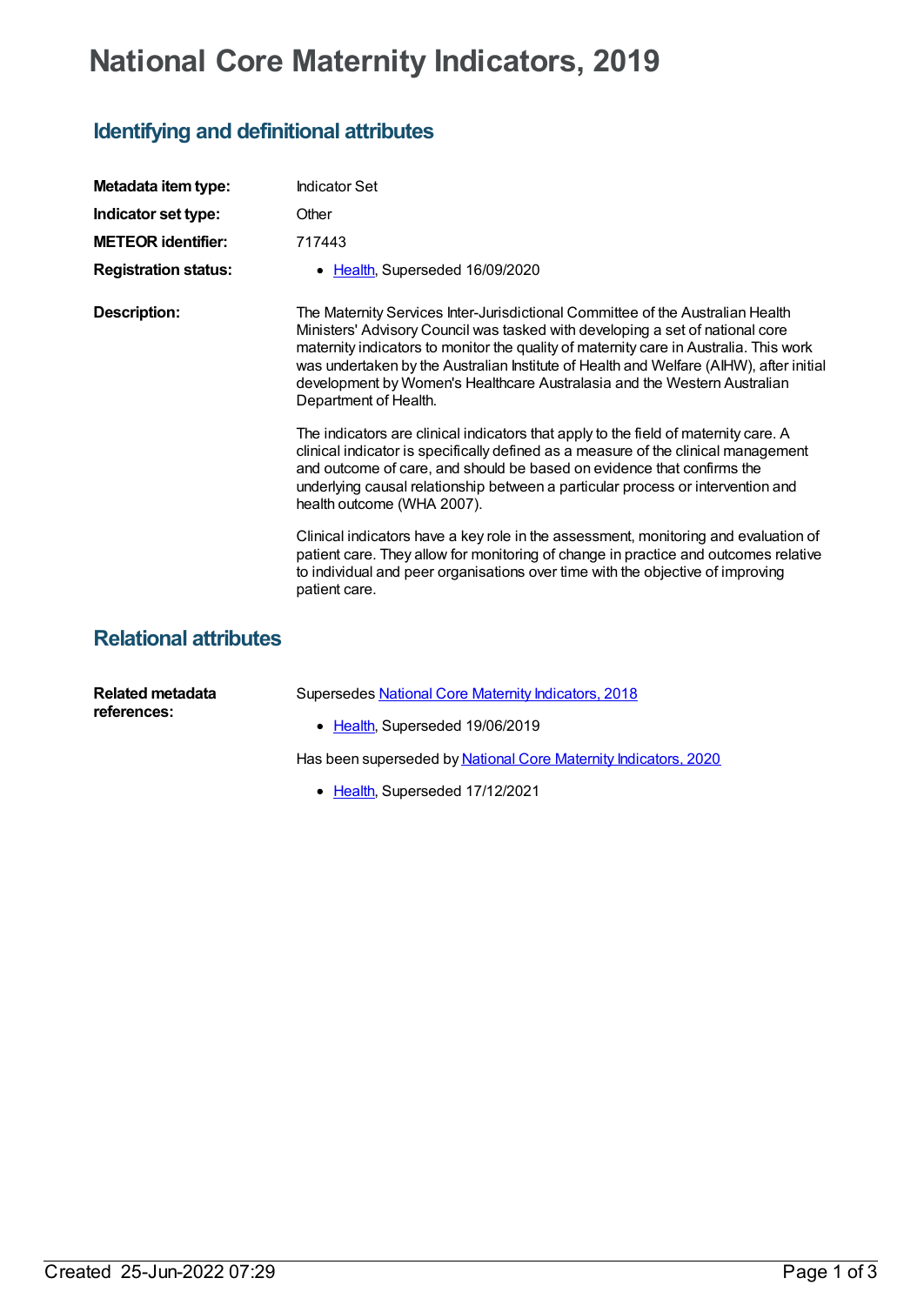**Indicators linked to this Indicator set:**

National Core Maternity Indicators: PI [01–Tobacco](https://meteor.aihw.gov.au/content/717528) smoking in pregnancy for all females giving birth, 2019 [Health](https://meteor.aihw.gov.au/RegistrationAuthority/12), Superseded 16/09/2020

National Core Maternity Indicators: P102-Antenatal care visits in the first trimester for all females giving birth, 2019 [Health](https://meteor.aihw.gov.au/RegistrationAuthority/12), Superseded 16/09/2020

National Core Maternity Indicators: PI [03–Episiotomy](https://meteor.aihw.gov.au/content/717532) for females giving birth for the first time and giving birth vaginally, 2019 [Health](https://meteor.aihw.gov.au/RegistrationAuthority/12), Superseded 16/09/2020

National Core Maternity [Indicators:](https://meteor.aihw.gov.au/content/717534) PI 04–Apgar score of less than 7 at 5 minutes for births at or after term, 2019 [Health](https://meteor.aihw.gov.au/RegistrationAuthority/12), Superseded 16/09/2020

National Core Maternity Indicators: PI 05-Induction of labour for selected females giving birth for the first time, 2019 [Health](https://meteor.aihw.gov.au/RegistrationAuthority/12), Superseded 16/09/2020

National Core Maternity Indicators: PI [06–Caesarean](https://meteor.aihw.gov.au/content/717538) section for selected females giving birth for the first time, 2019 [Health](https://meteor.aihw.gov.au/RegistrationAuthority/12), Superseded 16/09/2020

National Core Maternity Indicators: PI [07–Non-instrumental](https://meteor.aihw.gov.au/content/717540) vaginal birth for selected females giving birth for the first time, 2019 [Health](https://meteor.aihw.gov.au/RegistrationAuthority/12), Superseded 16/09/2020

National Core Maternity Indicators: PI 08-Instrumental vaginal birth for selected females giving birth for the first time, 2019 [Health](https://meteor.aihw.gov.au/RegistrationAuthority/12), Superseded 16/09/2020

National Core Maternity Indicators: PI [09–General](https://meteor.aihw.gov.au/content/717544) anaesthetic for females giving birth by caesarean section, 2019 [Health](https://meteor.aihw.gov.au/RegistrationAuthority/12), Superseded 16/09/2020

National Core Maternity [Indicators:](https://meteor.aihw.gov.au/content/717546) PI 10–Small babies among births at or after 40 weeks gestation, 2019 [Health](https://meteor.aihw.gov.au/RegistrationAuthority/12), Superseded 16/09/2020

National Core Maternity [Indicators:](https://meteor.aihw.gov.au/content/717548) PI 13–Third and fourth degree tears for vaginal births, 2019 [Health](https://meteor.aihw.gov.au/RegistrationAuthority/12), Superseded 16/09/2020

National Core Maternity Indicators: PI [15–Females](https://meteor.aihw.gov.au/content/717550) having their second birth vaginally whose first birth was by caesarean section, 2019 [Health](https://meteor.aihw.gov.au/RegistrationAuthority/12), Superseded 16/09/2020

## **Collection and usage attributes**

**Comments:** NOTE: Not all of the data used to derive these indicators are collected in a standardised way, or are available for all years across all jurisdictions; therefore, results should be interpreted with caution.

> Data for 2019 indicator reporting include annual data for the calendar years 2004 to 2017. Data are not available for all indicators for all years.

For reporting purposes, the terms 'females' and 'women' are used interchangeably.

## **Source and reference attributes**

**Submitting organisation:** Australian Institute of Health and Welfare.